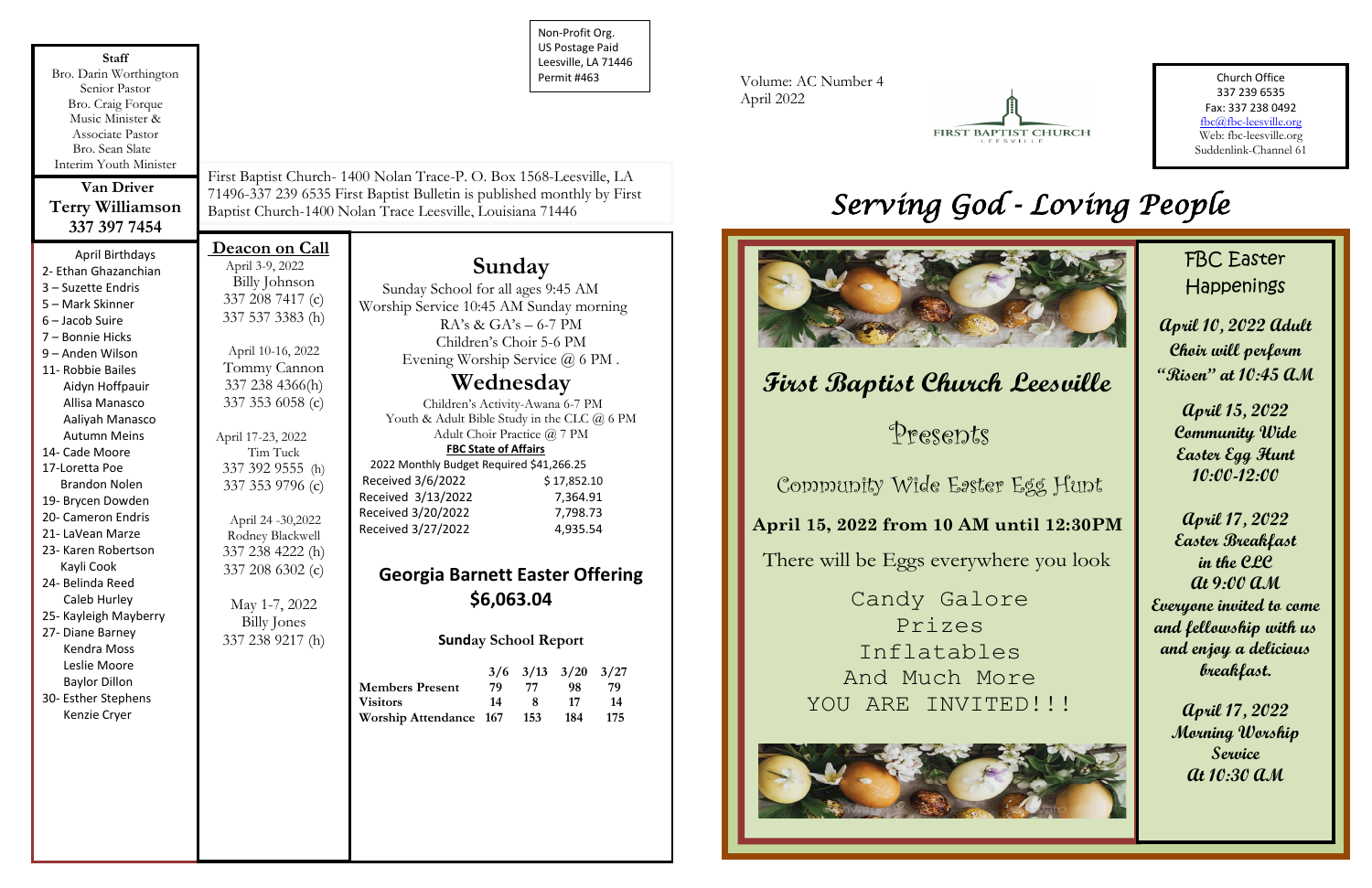#### **Craig's Notes**

What a wonderful time of the year we have come to. April brings us to the time of year when we make special remembrance of Jesus' last week of His earthly ministry and of course, the ultimate victory of His resurrection. May the Lord give us all open doors to share the mystery of His grace to a world that is in desperate need of that grace and may this Easter mark a significant turning to the Lord on behalf of our nation.

I want to take this opportunity to thank those who have aided in worship during the month of March 2022. Our television, projectors and sound crew did an awesome job as they usually do, and so did Elizabeth Cyr and Sean Slate on instruments. Beautiful specials were sung by Sean Slate, Elizabeth Cyr, Leslie Moore, and the Adult Choir. We were blessed to have the Hicks High School Choir Praise Team join us on Sunday Evening March 20. Thank you all for using your talents in the Lord's service.

can help. Please contact me to see what you can bring. On Thursday, April 21, we will welcome Jeff Steed with the Louisiana Our Senior Adults will be busy in April as well. Please remember that Homebound Visitation is April 14. Meet in the CLC at 9AM to minister to our members who are unable to come to us. Then, on April 20, we will be going to the BCM at Northwestern State University to prepare their noon meal as well as providing refreshments for their evening worship. Anyone Baptist Foundation for our DMA meeting. He will talk to us about estate planning. Then on April 24- 28, we will travel to Branson, MO for the Jubilee Conference.

There are many exciting things coming up in the month of April. Musically the month begins with the Louisiana Baptist Children's Honor Choir. Three of our Children, Ivory Meins, Madision Midkiff, and Mackenzie Murray will be representing FBC Leesville in this choir on April 1 and 2. There will be a concert at 1:30 PM on Saturday, April 2 at Calvary Baptist in Woodworth for anyone who would like to attend. Then, on April 3, our entire children's choir will be singing in the morning services here at FBC. On April 10, the Adult Choir will be presenting the Easter Musical "Risen" in the morning services. Then on Easter Sunday, we have some wonderful specials lined up. Bethany Worthington has been kind enough to line up some of her friends from the McNeese Band to assist in worship that day as well. I hope you can join us for these special times.

 If you haven't seen the renovations in the CLC yet, take the opportunity to stop by. Thank you to everyone who has played a part in these much needed improvement to the area where we host special events.

Congratulations are offered to Brandy and Dena Christy on the birth of their grandson, James Carlton Woodward. He was born on March 23 at 6.6 pounds and 19 and 1`/2 inches long. Both James and his mom, Maddie, are doing well

Finally , I want to offer condolences to Glenda Beebe on the homegoing of her brother, John Dale Self, to Vera Richardson in the homegoing of her grandson, and to Raymond and Amanda Jones and families in the homegoing of their father, Roland Jones, to Quinda Bennett and family in the death of her son, Bradley. May God bring peace to each heart.

May God bless you all more abundantly than you could ever hope or expect.

**Tapestry Invites 2022 Girl Graduates For a Time of Celebration April 12, 2022 6pm** in the CLC **Mothers and Grandmothers are** *invited to attend with their* graduates.

### **Good job WMU**

Annie Armstrong Mission Offering has almost reached your goal of \$7,000.00.

\$6,063.04

#### **Welcome New Member**



**Shelly Scholl**



#### **A Word from Pastor Darin**

Is it me or is this year flying by? As you read this we will be in the month of April, a time of the year that all Christ followers look to. It will be the Easter season. I am so looking forward to the activities on that day will be games, inflatable jumps, and an easter egg hunt. The times are 10-12 and you will not want to miss it. Debbie Smith is doing an excellent job of planning this awesome event. Additionally, on easter morning we will be gathering down at the newly renovated CLC for a community wide breakfast at 9:00 and the worship will be at 10:30. There will be a new surprise for us in the Sanctuary so you will definitely want to be here. I want to encourage each of you to be inviting friends and family to join you on Easter Sunday. I believe if we all invite, we can reach the goal that I have set for our church which is 300.

Another thing I want everyone to know is that the CLC renovations are coming along great. We have installed most of the new floors, painted, put up new ceiling tiles, and we will be complete by easter weekend. There have been numerous people that have helped this plan be a reality. Thank you to Randall Smith, Tommy Cannon, Grant Blackwell, Rodney Blackwell, Christopher Robertson, Ed Brady and others that picked out colors or brought food or prayed for our safety. This is a great church with great people and I am honored to be your pastor.

The last thing is that our church is growing and its awesome to see what God is doing here. The average attendance for March was 167. That's a great number and I believe an average attendance of 200 is right around the corner. Just know if you ever need anything please feel fee to call me anytime. My cell number is 337 513 2897. Serving Him, Bro D

#### **Tapestry delivering soup to our homebound**





**Welcoming Bro. Darin and Amy**

**Meet James Carlton Woodward Born Wednesday, March 23, 2022. He weighed 6.6 pounds and 19 ½ inches long. The proud mother is Maddie Christy And the grandparents are Brandy and Dena Christy.**